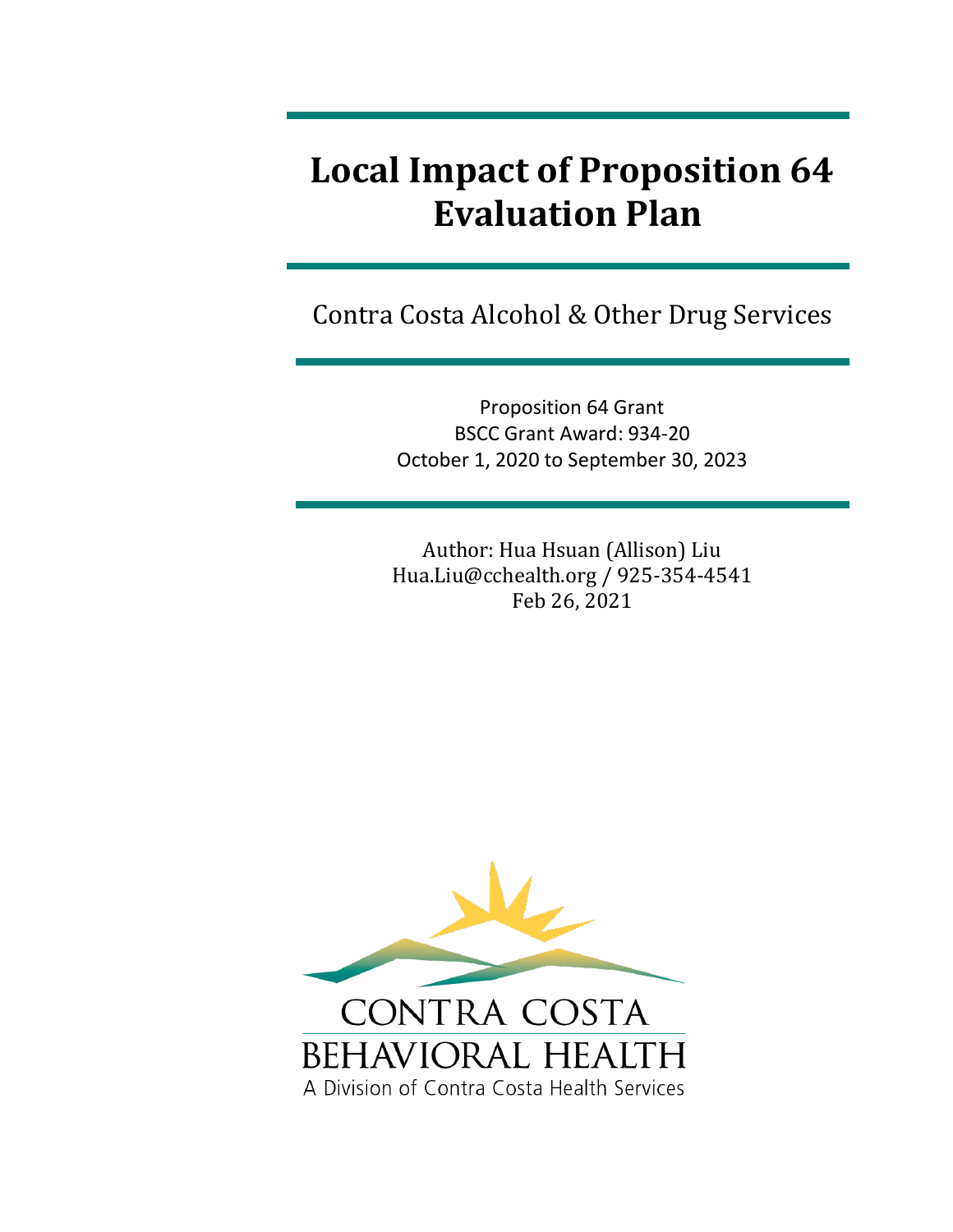# **PROJECT BACKGROUND**

In November 2020, Contra Costa County Health Services' Alcohol and other Drugs Services (AODS) received the Prop 64 grand funding from California Board of State and Community Corrections (BSCC) for a three-year project focusing on implementation of a youth-led peer-education prevention program and school-based Substance Use Disorder (SUD) treatment services.

The youth-led peer-education program will be held in Deer Valley High School and Black Diamond Middle School in Antioch using the Peer-2-Peer model. Four high school peer educators will be recruited each year and trained on subjects such as leadership, substance use curriculum and social media advocacy; the training for peer educators will be one month. After the training, the peer educators will facilitate three cycles of the 8-week after school program each year and serve as mentors and educators for the middle school students. The peer-educators will also help launch a social media campaign with the help from social media consultant, focusing on dispelling myths about marijuana by counteracting existing messaging that may be detrimental to youth. Program coordinator will work with school principles to recruit peer educators and middle school students into the program. Both middle and high school students will be recruited based on the panel interviews; peer educators would need to commit to the whole school year and middle school students would commit to the whole 8-week after school program.

The second component of the project is to establish school-based substance use treatment services at both Deer Valley High School and Black Diamond Middle School. Both schools will have one Substance Abuse Counselor who will offer individual and group counseling services on site. Youth referred to treatment services will receive a Screening and Brief Intervention (SBI); if the SBI yields a need for substance use treatment, then the student will be referred for a comprehensive assessment based on criteria used in the American Society of Addiction Medicine Criteria to establish medical necessity for program participation. Students will then participate in a strengths-based treatment planning process along with the Substance Abuse Counselor aimed at promoting positive outcomes, increasing protective factors and healthy social interactions. Students will also participate in individual counseling, group counseling and/or case management services.

The goals and objectives of this project are listed in below Table: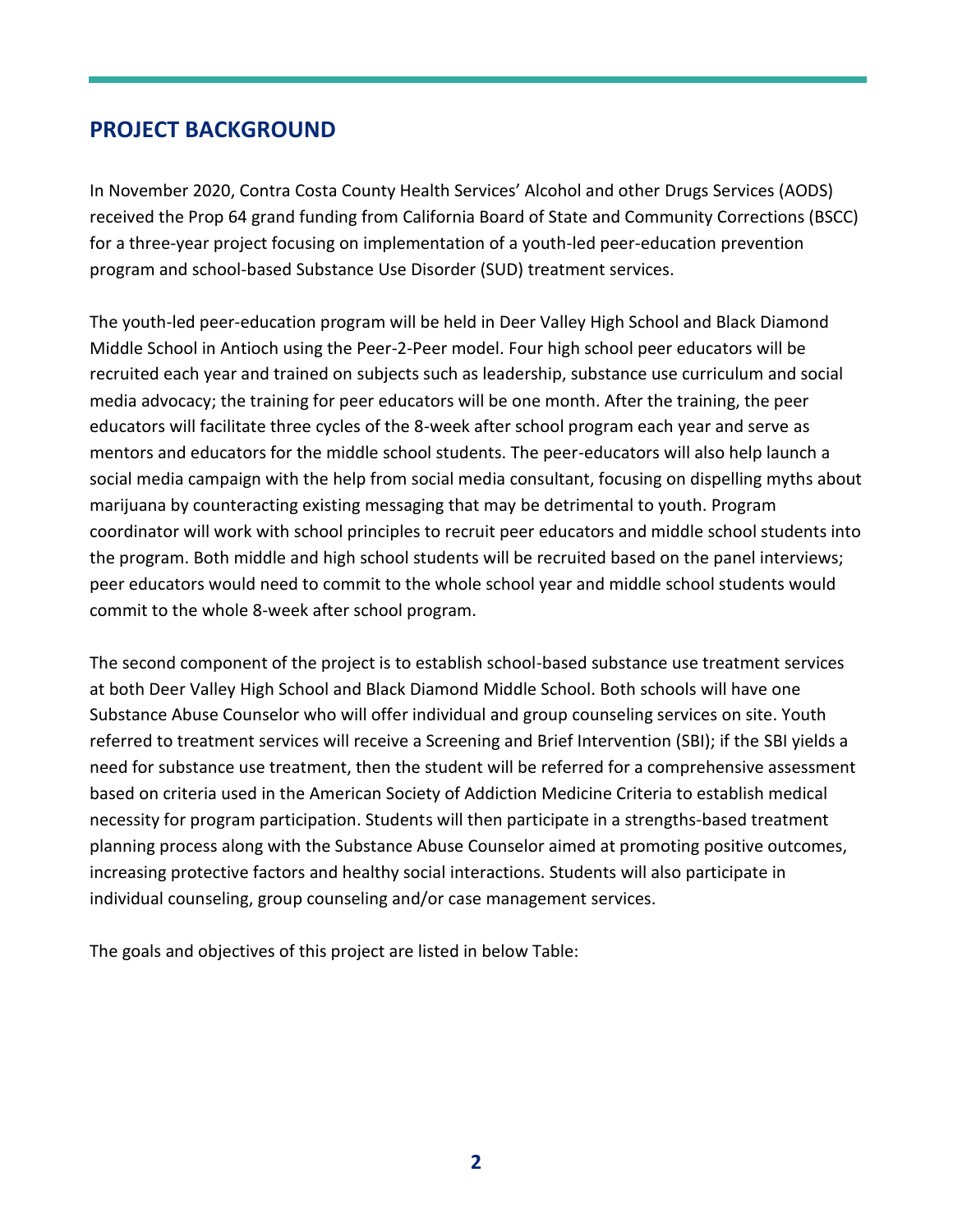| Goal                          | <b>Objectives</b>                                                  |
|-------------------------------|--------------------------------------------------------------------|
| <b>Increase access to SUD</b> | A. By January 1, 2021, begin offering SUD treatment for youth who  |
| treatment.                    | are on probation and reside in the 94531 zip code at Antioch       |
|                               | Children's Mental Health Clinic.                                   |
|                               | B. By April 1, 2021, establish school-based treatment services at  |
|                               | middle school and high school.                                     |
|                               | C. By April 1, 2022, certify both schools as Drug Medi-Cal sites.  |
|                               | D. By September 30, 2023, provide SUD treatment to 170 students    |
|                               | at the middle and high school.                                     |
|                               | E. By September 30, 2023, 40 students who receive school-based     |
|                               | treatment will also be offered additional treatment services at    |
|                               | Antioch Children's Behavioral Health Clinic.                       |
|                               | F. By September 30, 2023, receive 200 referrals for treatment from |
|                               | the schools and Juvenile Probation Department.                     |
| <b>Reduce youth</b>           | A. By September 1, 2021, establish Peer to Peer after-school       |
| marijuana use.                | program at middle school.                                          |
|                               | B. By September 30, 2023, conduct 170 Screening and Brief          |
|                               | Interventions (SBI).                                               |
|                               | C. By September 30, 2023, collect 150 pre- and post-surveys to     |
|                               | determine change in behavior before and after 90-day treatment     |
|                               | episode.                                                           |
|                               | D. By September 30, 2023, collect 100 pre- and post-surveys from   |
|                               | participants in after-school program.                              |
|                               | E. By September 30, 2023, conduct three focus groups to measure    |
|                               | effectiveness of social media campaign.                            |
| <b>Reduce the number of</b>   | A. By September 30, 2021, demonstrate a 5% reduction in in illicit |
| illicit drug related          | drug-related suspensions.                                          |
|                               | B. By September 30, 2022, demonstrate a 10% reduction in illicit   |
| suspensions in the            | drug-related suspensions.                                          |
| area.                         | C. By September 30, 2023, demonstrate a 15% reduction in illicit   |
|                               | drug-related suspensions.                                          |
|                               | D. By September 30, 2023, will attend 10 School Attendance Review  |
|                               | Board (SARB) meetings for the Antioch Unified School District to   |
|                               | identify and advocate for truant youth to receive SUD treatment if |
|                               | applicable.                                                        |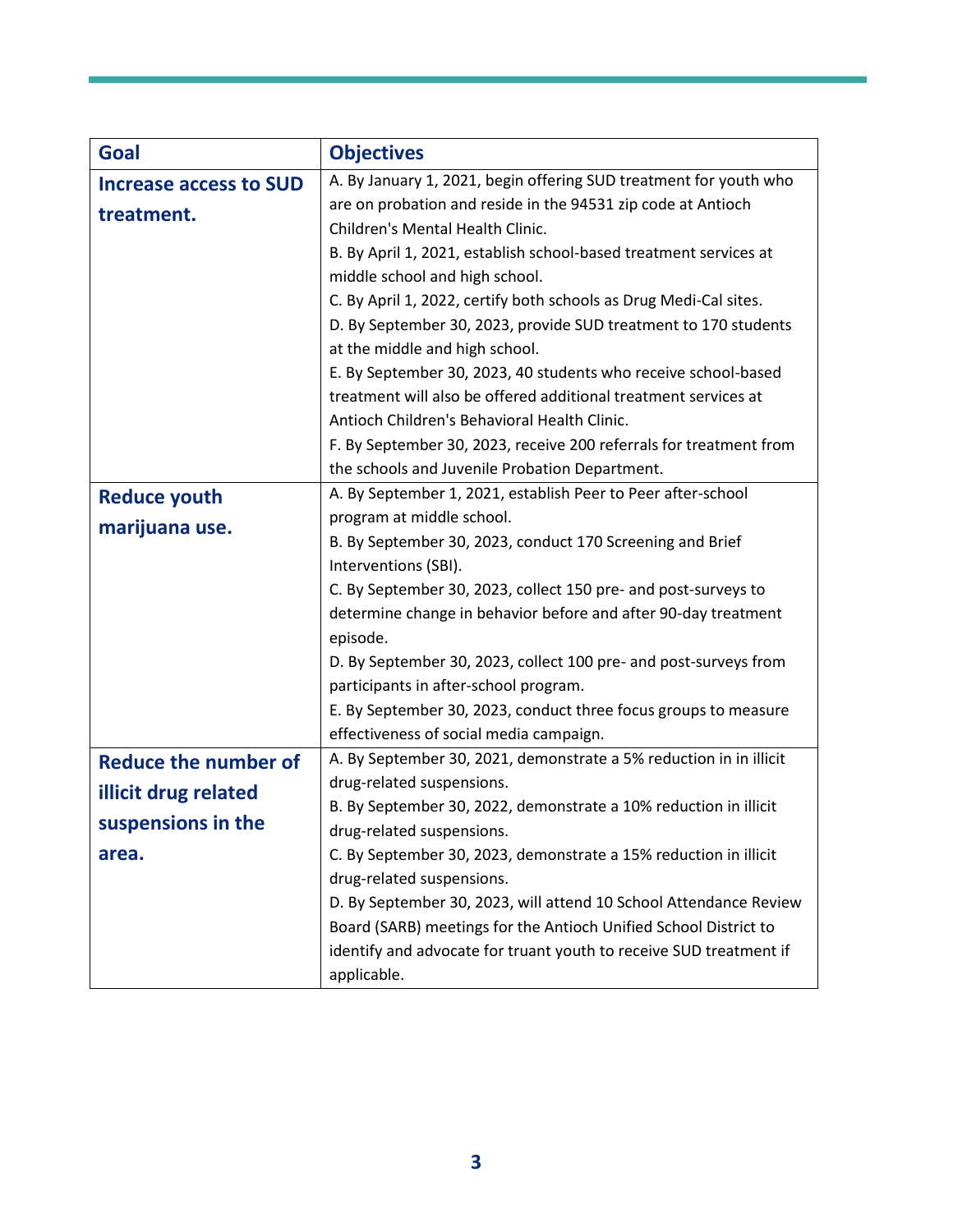# **PROCESS EVALUATION DESIGN AND METHOD**

### *Research Design*

AODS will use an internal planner/evaluator to conduct the evaluation of this project. We will use a mixed method process evaluation and aim to collect and analyze both quantitative and qualitative data to better understand the implementation of the project. Data collection will be conducted before, through out and after the project activity. Project evaluator will work with the program coordinator to ensure all essential data are collected and documented for further analysis.

### *Data collection*

#### **Quantitative Data**

For each individual involved in this project, we will collect student's age, sex, ethnicity and education status, these data will be self-reported by the students. For the peer education program, we will use sign-in sheets and training/activity logs to document all activities including training for peer educators and youth-led after school classes. For each training session and after school class, sign-in sheet and/or training/activity log will be completed by program coordinator to track dates, participants (attendance), time involved, and training curriculum/topics covered in the activities. Substance Abuse Counselor will document all students referred to treatment services, including referred and evaluation date, evaluation result, further assessment, type/date of services provided and any further action.

Project evaluator will collect all documentation from the program coordinator and Substance Abuse Counselor every month to ensure data collection, which includes students involved in project, services provided, training session and after school class held, and the completion of each cycle.

#### **Qualitative Data**

Project evaluator will also use qualitative data for process evaluation, which will include focus groups and key informant interviews. Focus groups will be conducted to gather information from peer educators, after school class students and students referred for treatment services. For peer educators, the discussion will focus on the feedback of the training material, any challenge experienced when facilitating the after-school class and social media campaign. For the middle school students involved in after-school class, this will focus on feedback for mentors and suggestion of class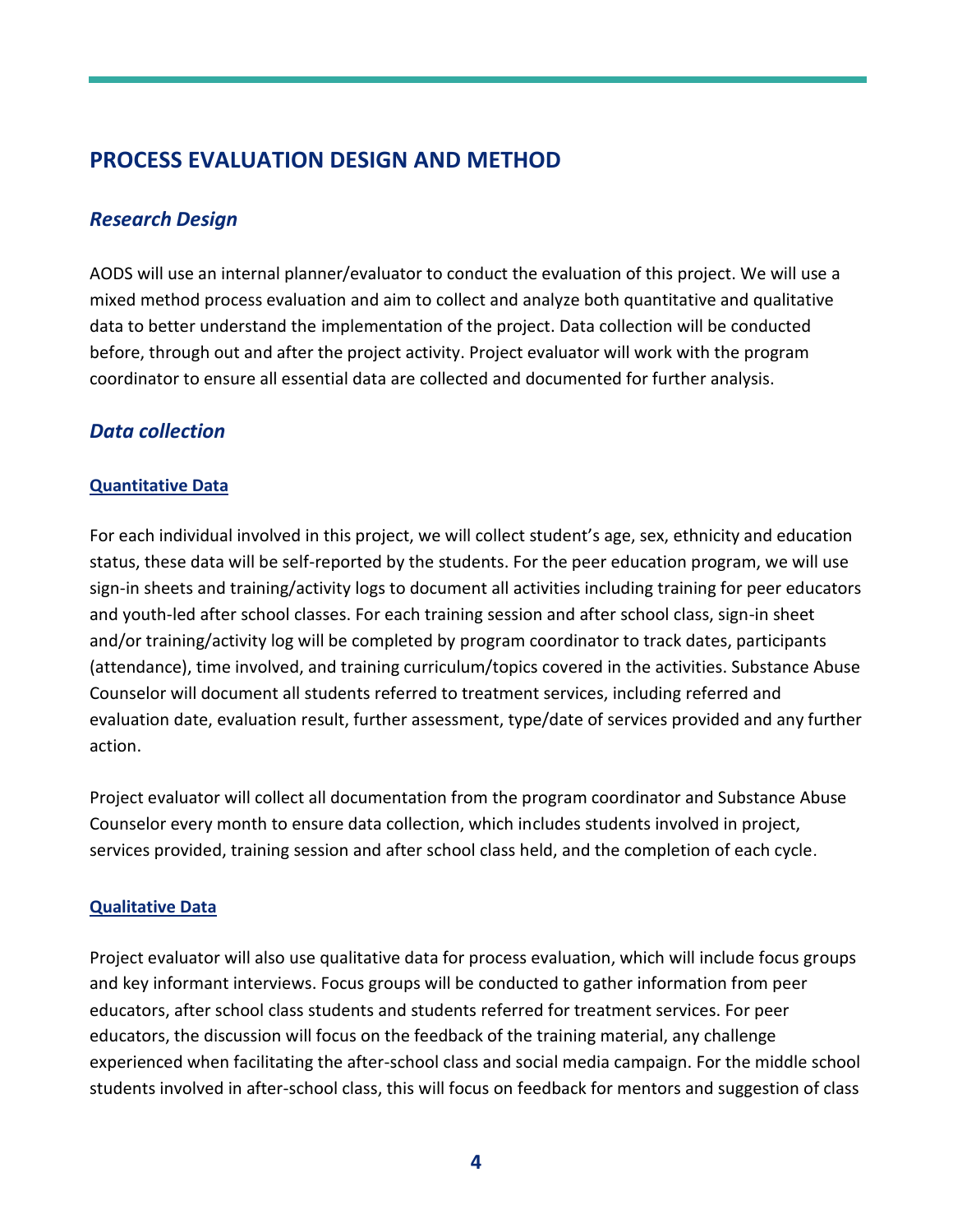(frequency, timing…etc.). For the students referred for treatment services, we will gather feedback on the needs being meet as well as timeliness, accessibility and satisfaction of services. Key informant interviews will be used to evaluate the implementation of peer education and treatment services with the schools; program evaluator will interview project coordinator, school Substance Abuse Counselors and school principals/faculty focusing on the challenges and lessons learned during the project implementation and identify any adjustment needed to improve the effectiveness of the program. Both focus groups and key informant interviews will be conducted quarterly to provide timely improvement of the project.

Program evaluator will maintain the database of both quantitative and qualitative data, as well as review all documentation monthly to ensure the data collection and identify any needs of adjustment of project and/or other needs. Program evaluator will also meet with project coordinator and program manager bi-monthly to ensure the effectiveness of project and address any challenges.

### *Data Analysis*

Program evaluator will use Excel to clean data and conduct quantitative analyses to provide descriptive statistics on attendance rate, hours of training and after-school class conducted, mentors involved, etc. Qualitative data will be analyzed using content analysis.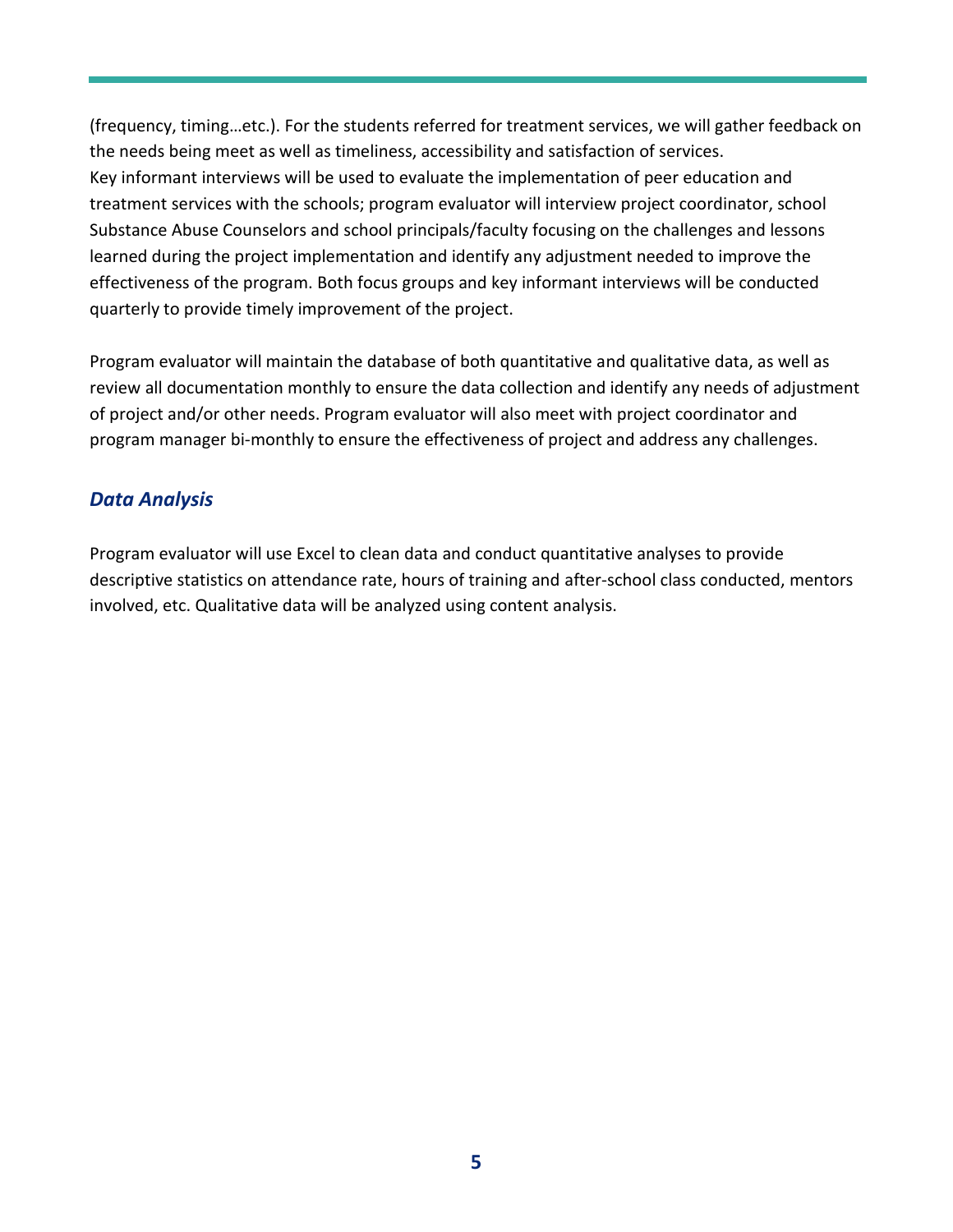# **OUTCOME EVALUATION**

### *Research Design*

We will conduct a mixed methods outcome evaluation using a pre-post design. Data collection will be conducted before and after the project implementation. Similar to process evaluation, project evaluator will work with the program coordinator to ensure all essential data are collected and documented for further analysis. We will also work with other stakeholders to collect data for outcome evaluation if needed.

### *Evaluation Questions*

| <b>Questions</b>              | <b>Outcome measurement</b>                                          |
|-------------------------------|---------------------------------------------------------------------|
| Did we improve the            | A. Have we start offering SUD treatment for youth who are on        |
| <b>Substance Use disorder</b> | probation and reside in the zip code 94531 at Antioch Children's    |
|                               | <b>Mental Health Clinic?</b>                                        |
| <b>Treatment services?</b>    | B. Have we certified both schools as Drug Medi-Cal sites?           |
|                               | D. The number of students provided SUD treatment at Black           |
|                               | Diamond middle and Deer Valley high school.                         |
|                               | E. The number of students who received school-based treatment       |
|                               | also receive treatment services at Antioch Children's Behavioral    |
|                               | <b>Health Clinic.</b>                                               |
|                               | F. The number of referrals received for treatment from the schools  |
|                               | and Juvenile Probation Department.                                  |
| How is the marijuana          | A. The number of students who participate in Peer to Peer after-    |
| use in youth?                 | school program at middle school.                                    |
|                               | B. The number of Screening and Brief Interventions (SBI) conducted. |
|                               | C. Data of pre- and post-surveys to determine change in behavior    |
|                               | before and after 90-day treatment episode.                          |
|                               | D. Data of at least 100 pre- and post-surveys from participants in  |
|                               | after-school program.                                               |
|                               | E. Focus groups to measure effectiveness of social media campaign.  |
| What is the number of         | A. The number and reduction in illicit drug-related suspensions.    |
| illicit drug related          | B. Number of School Attendance Review Board (SARB) meetings for     |
|                               | the Antioch Unified School District to identify and advocate for    |
| suspensions in the            | truant youths to receive SUD treatment, if applicable.              |
| area?                         |                                                                     |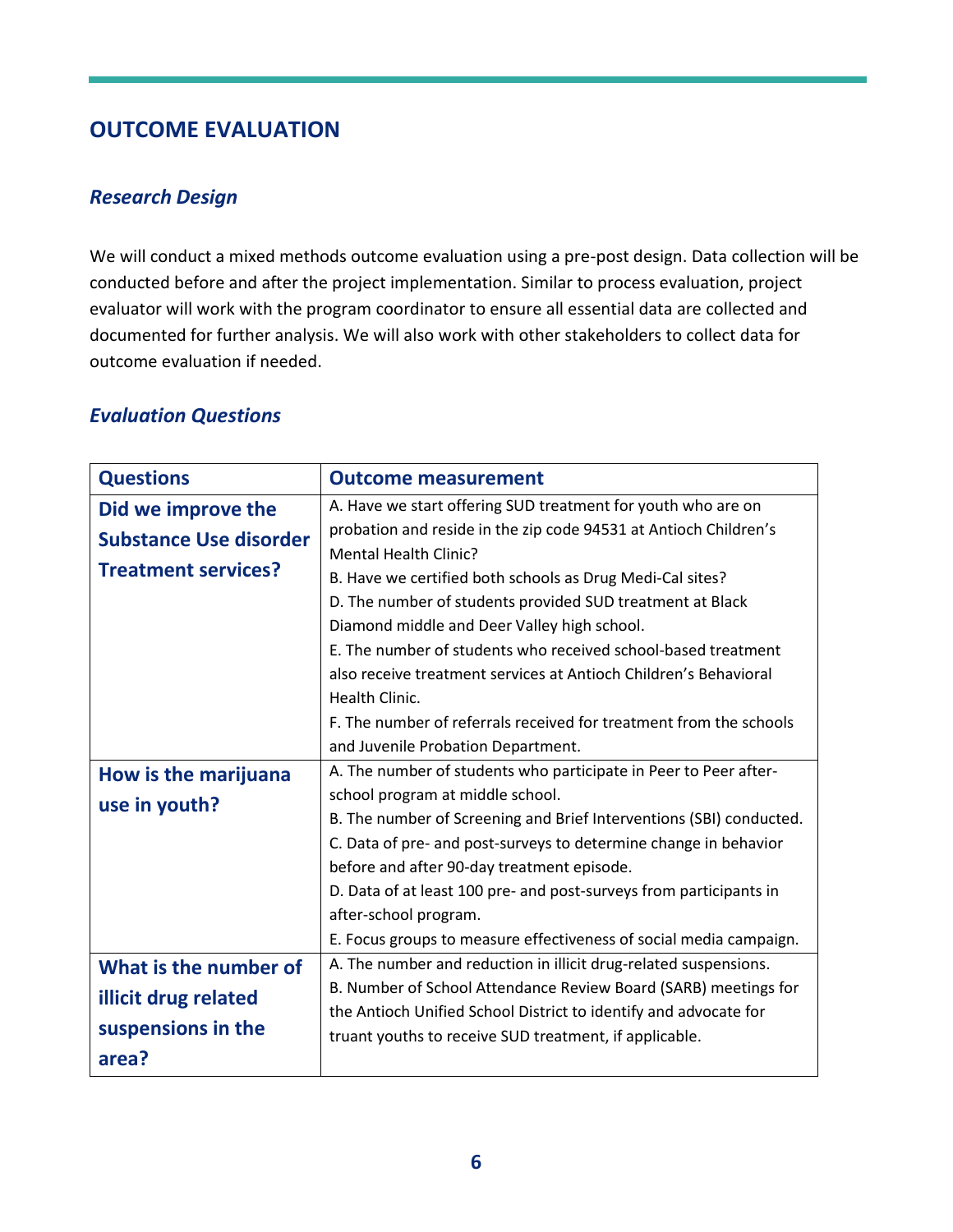### *Data collection*

#### **Quantitative Data**

For peer education program, we estimate to train eight peer educators (4 in each year) and recruit 90 middle school students to participate in the after-school program over the two-year period. Peer educators who attend all training curriculum and attend at least 85% of the after-school classes will be considered the success of participation; middle school students will be considered success in project if attend more than 85% of the after-school class. Each peer educator will receive 8(eight) 90 minues training sessions; the after-school class will be twice a week, 60 minutes each time and 8 weeks as one cycle. We planned to have three cycles every year. We will consider the peer education program completed if 95% of planned training sessions and after-school class were held.

For the treatment services, we expect to provide SUD services to 170 students in middle and high schools, and 40 of these students will receive treatment services at Antioch Children's Behavior Health Clinic. We would classify as success if students referred to SUD treatment services complete the evaluation and are able to receive the services indicated by Substance Abuse Counselor. We will also collect data on youth on probation and youth on probation referred to treatment services, as well as the illicit drug related suspension number in both middle and high school.

For all students involved in peer education and treatment program, we will conduct a pre- and postsurvey to determine change in behavior; program coordinator and project evaluator will work together to conduct the survey using similar questionnaire used in California's Healthy Kids Survey (CHKS). The data will be collected right after they enter the program and after the completion of program (this could be completed at an after-school class or SUD treatment services). We will also use the School District-Level data in California's Healthy Kids Survey (CHKS) as part of the data collection.

#### **Qualitative Data**

Similar to process evaluation, Project evaluator will also use qualitative data for outcome evaluation, which will include focus groups and key informant interviews. Focus groups will be conducted to gather information from peer educators, after-school class students, and youth referred for treatment services. For peer educators and middle school students, the discussion will focus on the overall satisfaction and suggestion, perception of progress and success. For the students referred for treatment services, we will gather feedback on the overall satisfaction of services and perception of changes.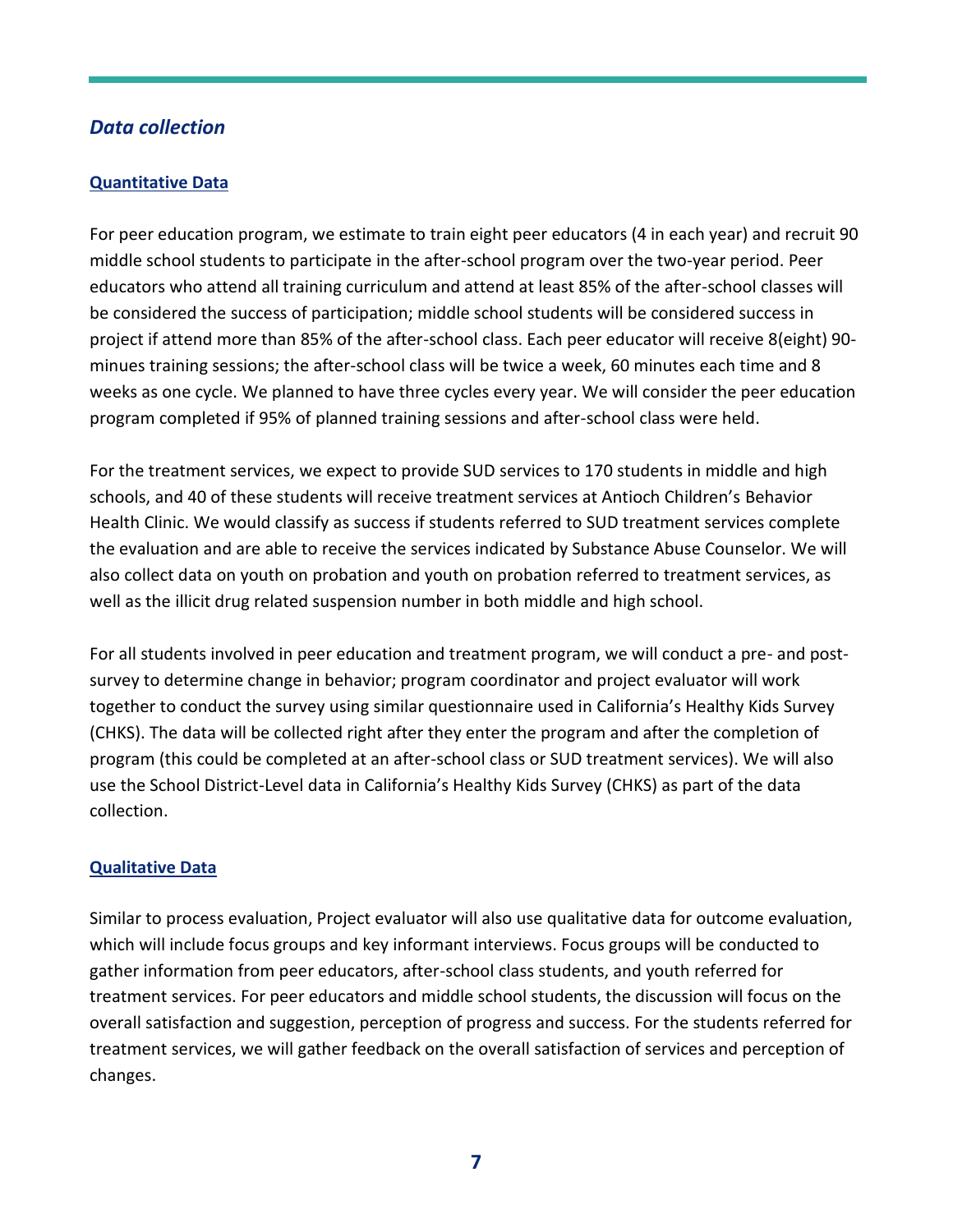Key informant interviews will be used to evaluate the success of peer education and treatment services with the schools; program evaluator will interview project coordinator, school Substance Abuse Counselor and school principals/faculty focusing on the overall satisfaction of projects and further suggestions for future planning. Both focus groups and key informant interviews will be conducted at the end of this two-year project, or when the students are exiting the program.

### *Data Analysis*

Program Evaluator will use Excel and Stata to clean data and conduct quantitative analyses. Descriptive statistics will be used to show the project success, such as the number of students who completed the peer education program or received SUD services. Chi-square will be conducted to exam the difference between the pre- and post-survey results in all participants. We will also use the School District or county level data from CHKS as comparison group to determine the if the changes we see are related to our project or other factors as well. Qualitative data will be analyzed using content analysis.